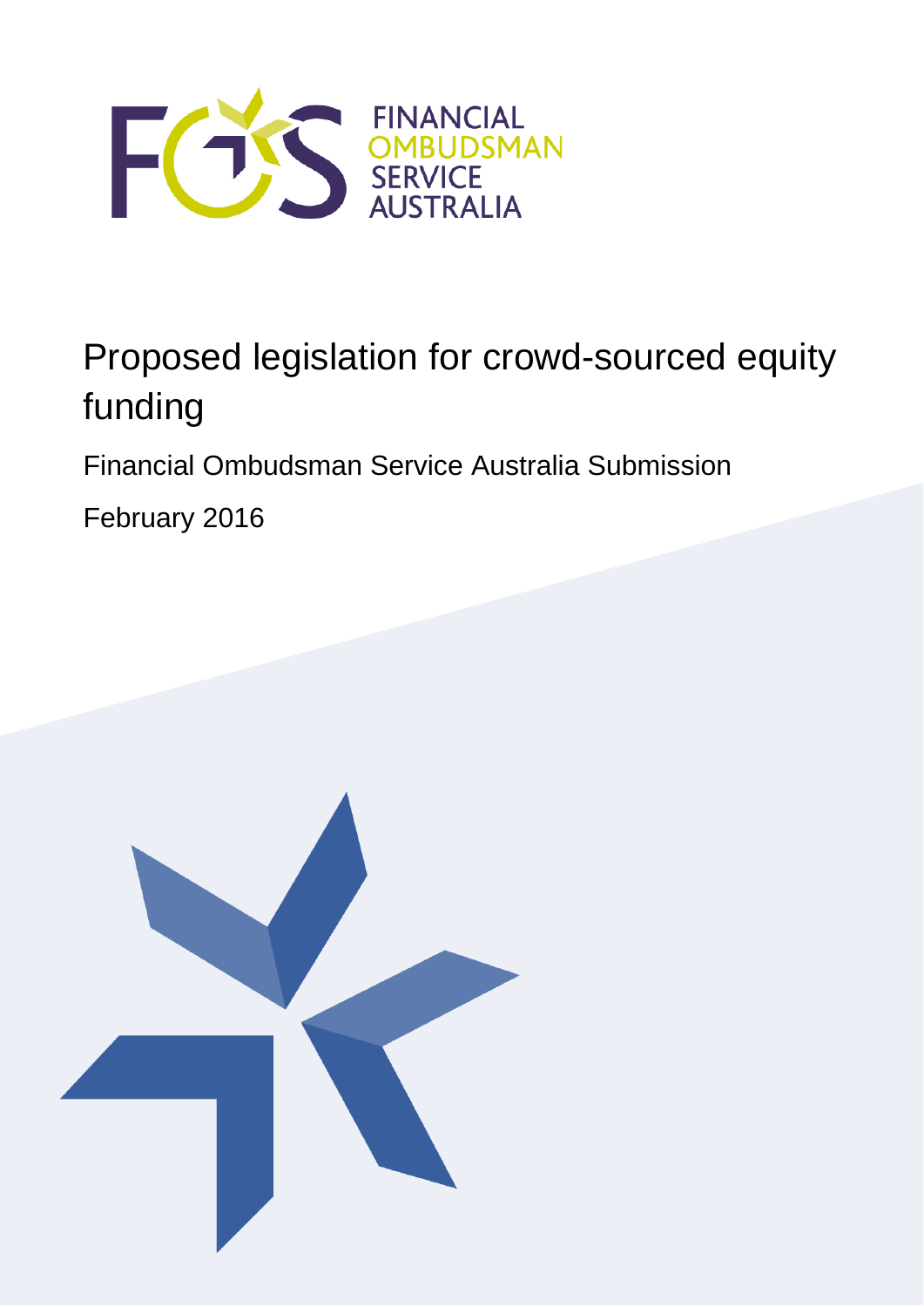# **Contents**

| <b>Executive summary</b> |                                                                    | 3 |
|--------------------------|--------------------------------------------------------------------|---|
| 1                        | Introduction                                                       | 3 |
| $\overline{2}$           | Overview of FOS                                                    | 4 |
|                          | 2.1 Our role                                                       | 4 |
|                          | 2.2 Our approach                                                   | 4 |
|                          | 2.3 Further information                                            | 5 |
| 3                        | Resolving disputes about crowd funding services                    | 5 |
|                          | 3.1 How FOS plans to assist CSF Intermediaries                     | 5 |
|                          | 3.2 FOS jurisdiction for CSF disputes                              | 5 |
| 4                        | Informing consumers about dispute resolution arrangements          | 6 |
|                          | 4.1 Comparison with requirements for product disclosure statements | 6 |
|                          | 4.2 Requirements for financial services guides                     | 6 |
| Appendix 1- About FOS    |                                                                    |   |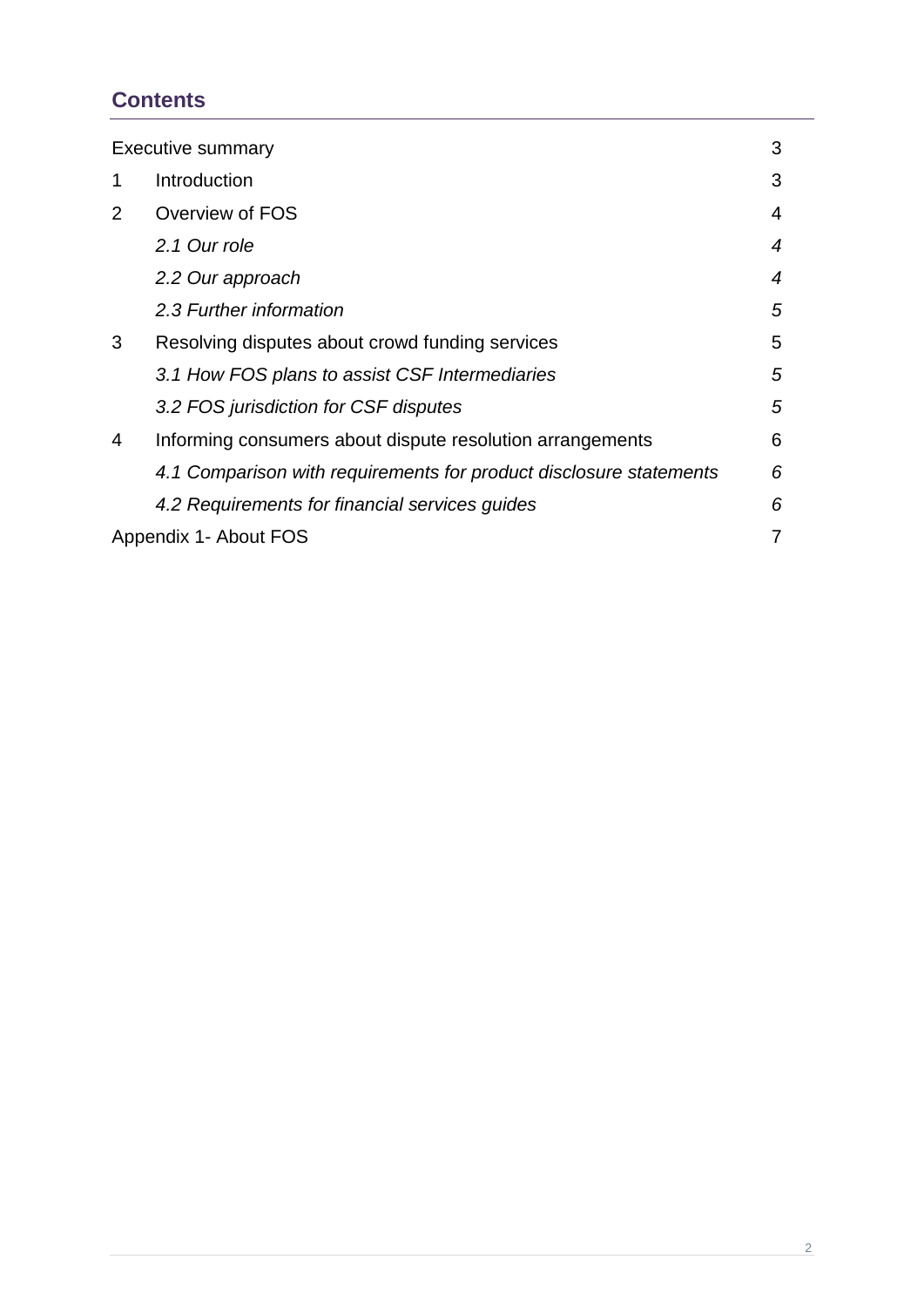## <span id="page-2-0"></span>**Executive summary**

Financial Ombudsman Service Australia (FOS) is an ASIC-approved independent external dispute resolution (EDR) scheme that covers disputes across the financial sector.<sup>1</sup>

FOS welcomes the opportunity to comment on the *Corporations Amendment (Crowd-sourced Funding) Bill 2015* and the exposure draft of the *Corporations Amendment (Crowd-sourced Funding) Regulation 2015*. This submission*[2](#page-2-3)* comments on both the Bill and the regulation, focussing on dispute resolution matters[.3](#page-2-4) 

This submission:

• explains the role FOS expects to play by providing EDR services in relation to crowd-sourced funding regulated by the proposed legislation (CSF) and

We anticipate that most intermediaries providing crowd funding services under the proposed legislation will be members of FOS, meaning that FOS will play a key role in the resolution, and reduction, of disputes relating to CSF.

• suggests an addition to the proposed legislation to ensure that consumers are adequately informed of their right to access EDR services that will be available to them free of charge.

We suggest that a provision be added to proposed regulation 6D.3A.06 requiring section 3 of a CSF offer document to contain information about the dispute resolution system that covers complaints by holders of the product offered and how the system may be accessed.

As we may need to amend our Terms of Reference to extend our services to cover CSF, we would appreciate receiving updates of developments in the proposed legislation.

If we can provide further input or assistance, please do not hesitate to contact us.

# <span id="page-2-1"></span>**1 Introduction**

The proposed legislation establishes a regulatory framework to facilitate CSF by small unlisted public companies. The legislation only permits CSF where an offer document is published on a platform of an intermediary that holds an Australian

<span id="page-2-3"></span><sup>2</sup> This submission has been prepared by the Office of the Chief Ombudsman and does not necessarily represent the views of the Board of FOS. It draws on the experience of FOS and its predecessor schemes in the resolution of disputes about financial services.

<span id="page-2-2"></span><sup>1</sup> FOS is approved by ASIC under its Regulatory Guide 139 *Approval and oversight of external dispute resolution schemes* available on **[www.asic.gov.au](http://www.asic.gov.au/)** under "Regulatory Resources". -

<span id="page-2-4"></span><sup>&</sup>lt;sup>3</sup> This submission refers to the Bill and regulation together as the 'proposed legislation'.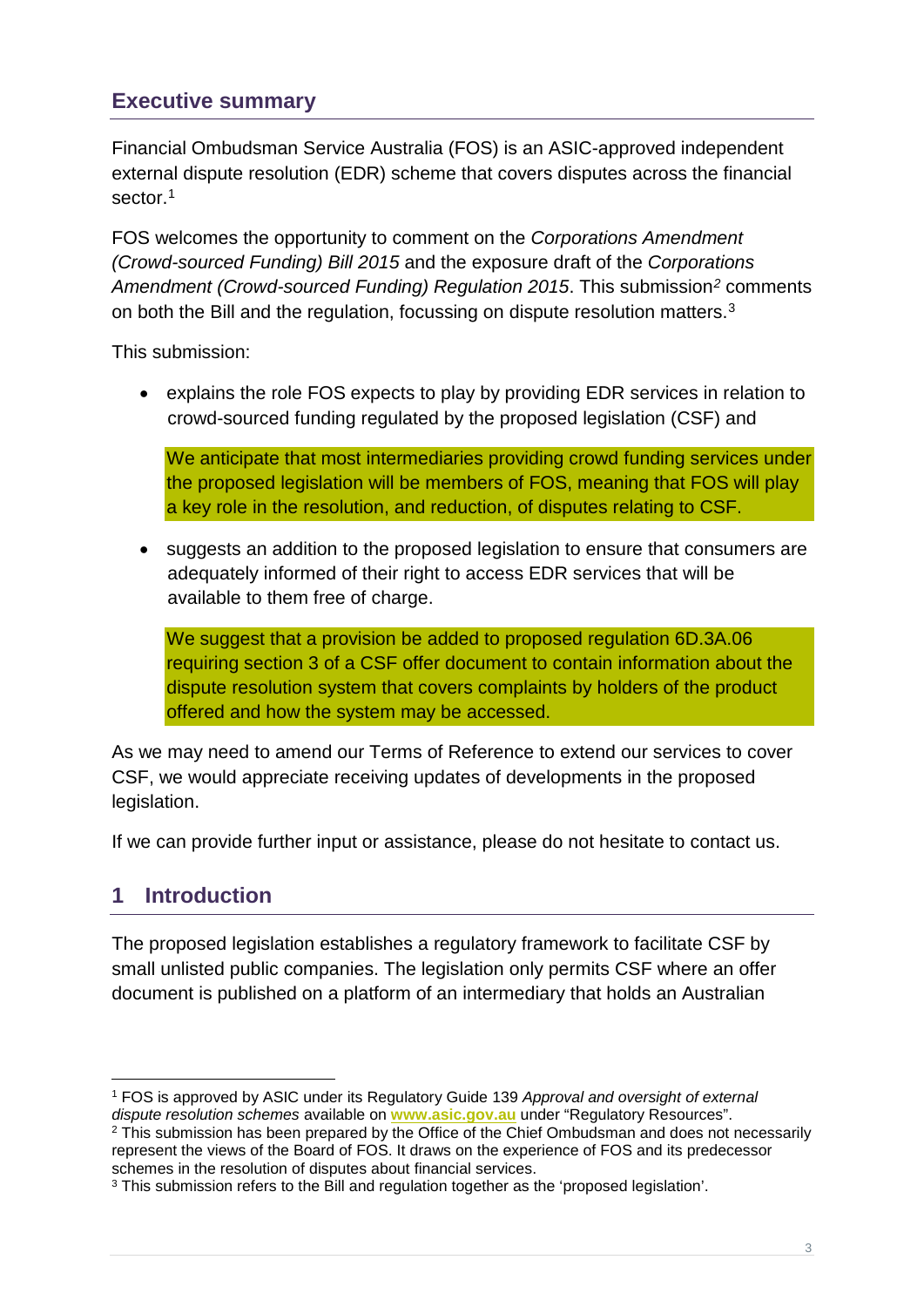Financial Services Licence (AFSL) expressly authorising provision of crowd funding services (CSF Intermediary).

As holders of an AFSL are required to be members of an ASIC-approved EDR scheme, every CSF Intermediary will require membership of such a dispute resolution scheme.

FOS is the largest ASIC-approved EDR scheme in Australia. Based on our current membership, we anticipate that most financial services providers authorised to operate as CSF Intermediaries will become members of FOS.

# <span id="page-3-0"></span>**2 Overview of FOS**

The overview information below explains the current role of FOS in relation to disputes about financial services.

## <span id="page-3-1"></span>**2.1 Our role**

We serve the community by resolving disputes between consumers, including small businesses, and their financial services providers in a way people can trust. FOS is an independent organisation and our service is free to consumers who lodge disputes with FOS about the conduct of their financial services provider. FOS and other industry-based dispute resolution schemes have been developed to give the Australian community a cheaper, quicker and less formal alternative to the courts.

In performing our role as an ASIC-approved EDR scheme for financial services we:

- act as an impartial and independent third party in resolving disputes between consumers and their financial services providers
- share our experience to help prevent future disputes
- identify systemic issues and work with financial services providers to address the effect these systemic issues have beyond the consumer who brought the dispute to FOS and
- play a role in the way financial services providers serve their customers.

Our **[Terms of Reference](http://www.fos.org.au/custom/files/docs/fos-terms-of-reference-1-january-2010-as-amended-1-january-2015.pdf)** outline the types of disputes we can consider and form the contract between us and our members. FOS is approved and overseen by ASIC.

#### <span id="page-3-2"></span>**2.2 Our approach**

We share our experience with all our stakeholders to help reduce the number of disputes that arise in the future. This collaborative approach is one of the strengths of the current arrangements for EDR which have evolved over the last 25 years in Australia.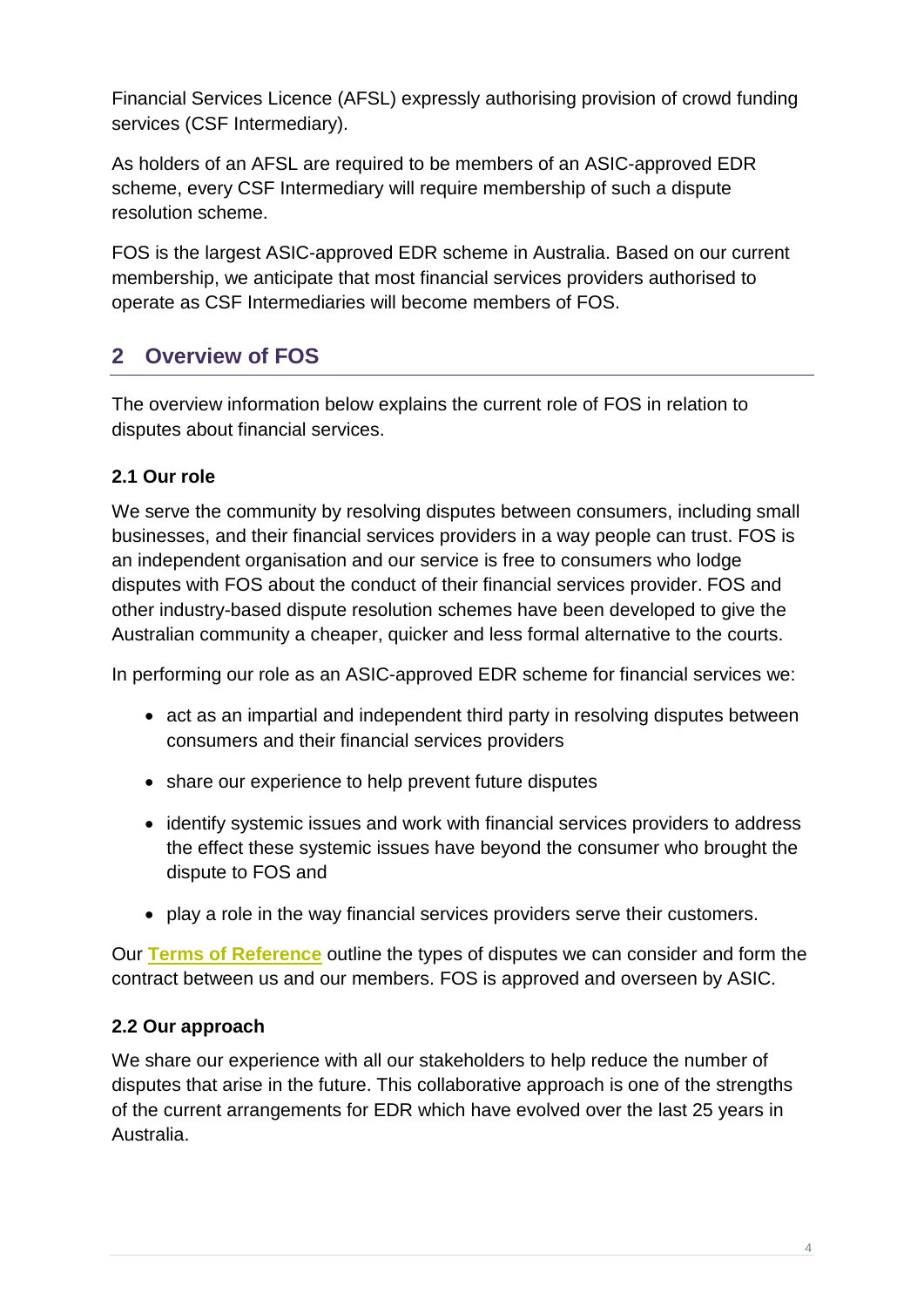#### <span id="page-4-0"></span>**2.3 Further information**

Information about FOS is set out in full on our website at **[www.fos.org.au](http://www.fos.org.au/)**. Appendix 1 summarises key points.

## <span id="page-4-1"></span>**3 Resolving disputes about crowd funding services**

One of the consumer protection measures in the proposed legislation is the requirement for a CSF Intermediary to be a member of an EDR scheme. The Explanatory Memorandum for the Bill explains the basis of this requirement. [4](#page-4-4)

FOS agrees that consumers involved in CSF should have access to EDR and is well placed to expand its membership to include CFS Intermediaries.

Several times, in recent years, FOS's jurisdiction has been updated in response to regulatory changes. For example, our jurisdiction was amended to cover disputes about services provided by accountants and traditional trustee company services.

#### <span id="page-4-2"></span>**3.1 How FOS plans to assist CSF Intermediaries**

FOS actively works with our members and their industry bodies. We would work with CSF Intermediaries and their industry associations to help them understand their obligations for handling any complaints that might arise, including the role of FOS in this process. We also work with industry participants to help them avoid complaints wherever possible.

We undertake a range of activities to assist our members including open forums, webinars and workshops and provide extensive information on our website.

#### <span id="page-4-3"></span>**3.2 FOS jurisdiction for CSF disputes**

When CSF is undertaken, crowd funding services will be provided to both the person seeking to apply for CSF securities and the company making the CSF offer.<sup>[5](#page-4-5)</sup> We therefore envisage that we may need to provide dispute resolution services to both of these categories of consumers.

These changes may require amendments to our Terms of Reference. We are currently considering what amendments may be needed. Terms of Reference amendments can only be made in accordance with the process specified in our **[Constitution](http://www.fos.org.au/custom/files/docs/fos_constitution.pdf)**, which requires consultation with ASIC, our members and other stakeholders.

<span id="page-4-4"></span><sup>4</sup> See paragraph 3.18 of *Corporations Amendment (Crowd-sourced Funding) Bill 2015 Explanatory Memorandum* (Explanatory Memorandum). -

<span id="page-4-5"></span><sup>5</sup> See paragraph 3.15 of the Explanatory Memorandum.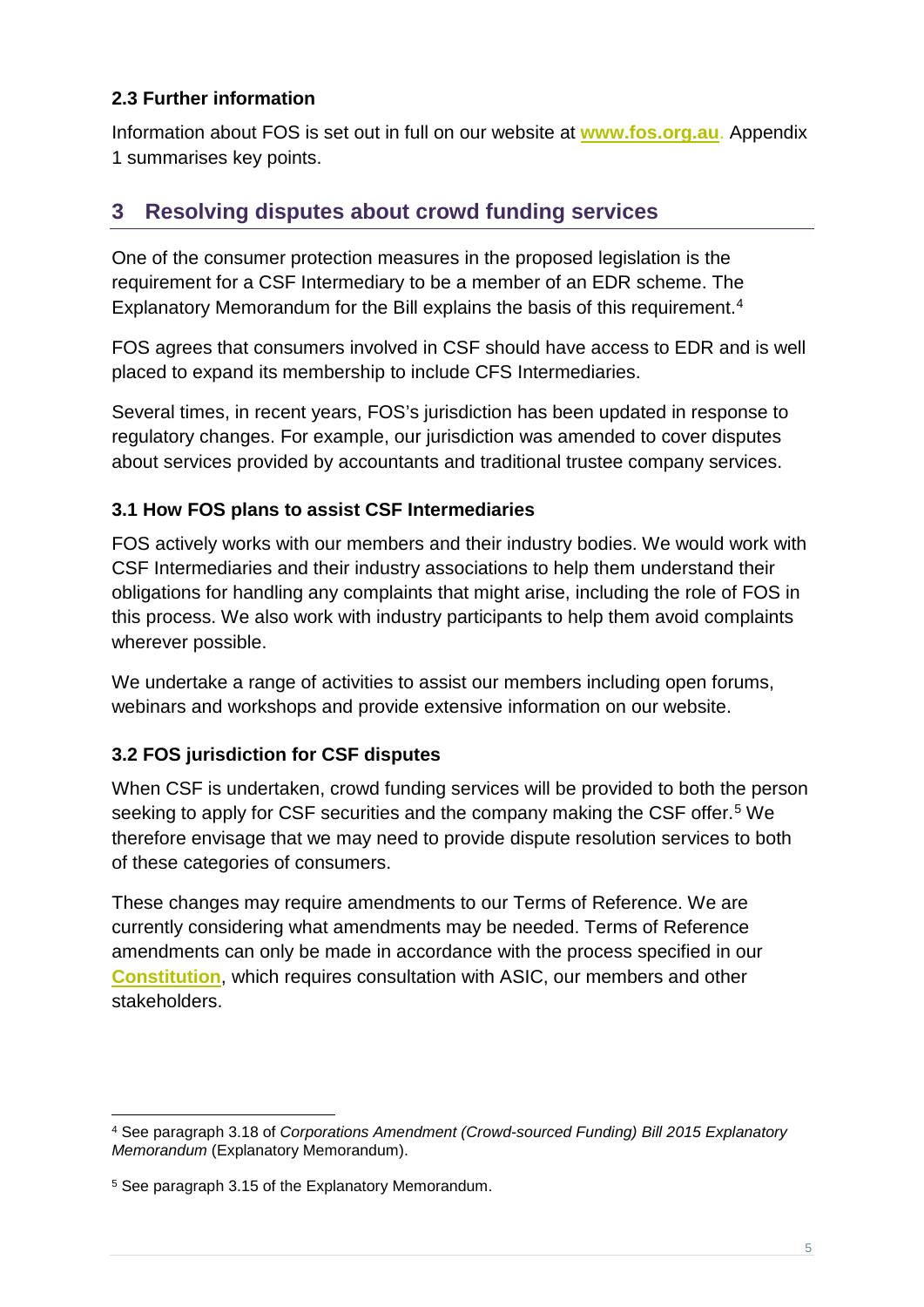# <span id="page-5-0"></span>**4 Informing consumers about dispute resolution arrangements**

The proposed legislation ensures that retail clients provided with crowd funding services can access internal dispute resolution processes meeting standards set by ASIC and an ASIC-approved EDR scheme. However, the legislation does not require an offer document for CSF to include information about these dispute resolution arrangements. In our view, such a requirement should be added to ensure that consumers are aware of, and able to exercise, their rights.

We suggest that a provision be added to proposed regulation 6D.3A.06 requiring section 3 of a CSF offer document to contain information about the dispute resolution system that covers complaints by holders of the product offered and how the system may be accessed.

#### <span id="page-5-1"></span>**4.1 Comparison with requirements for product disclosure statements**

Paragraph 1013D(1)(g) of the *Corporations Act 2001[6](#page-5-3)* requires a product disclosure statement for a financial product to include information about the dispute resolution system that covers complaints by holders of the product and how the system may be accessed.

For a CSF offer, the proposed legislation requires consumers to be given a particular type of offer document instead of a product disclosure statement. The proposed legislation specifies content requirements for CSF offer documents, but does not include any equivalent of paragraph 1013D(1)(g).

We consider that consumers involved in CSF have the same need for information about dispute resolution arrangements as consumers of other financial services. Accordingly, CSF offer documents should be required to contain that information.

#### <span id="page-5-2"></span>**4.2 Requirements for financial services guides**

Making the amendment suggested above would make the offer document requirements more consistent with the financial services guide requirements.

For a CSF offer, the proposed legislation requires a CSF Intermediary to provide a financial services guide to a CSF applicant or issuer that is a retail client.<sup>[7](#page-5-4)</sup> Paragraphs 942B(2)(h) and 942C(2)(i) require a financial services guide for a financial product to contain information about the dispute resolution system that covers complaints by holders of the product and how the system may be accessed.

<span id="page-5-3"></span> $6$  This and all later references to specific legislative provisions are references to provisions of the Corporations Act 2001. -

<span id="page-5-4"></span><sup>&</sup>lt;sup>7</sup> See paragraph 3.18 of the Explanatory Memorandum.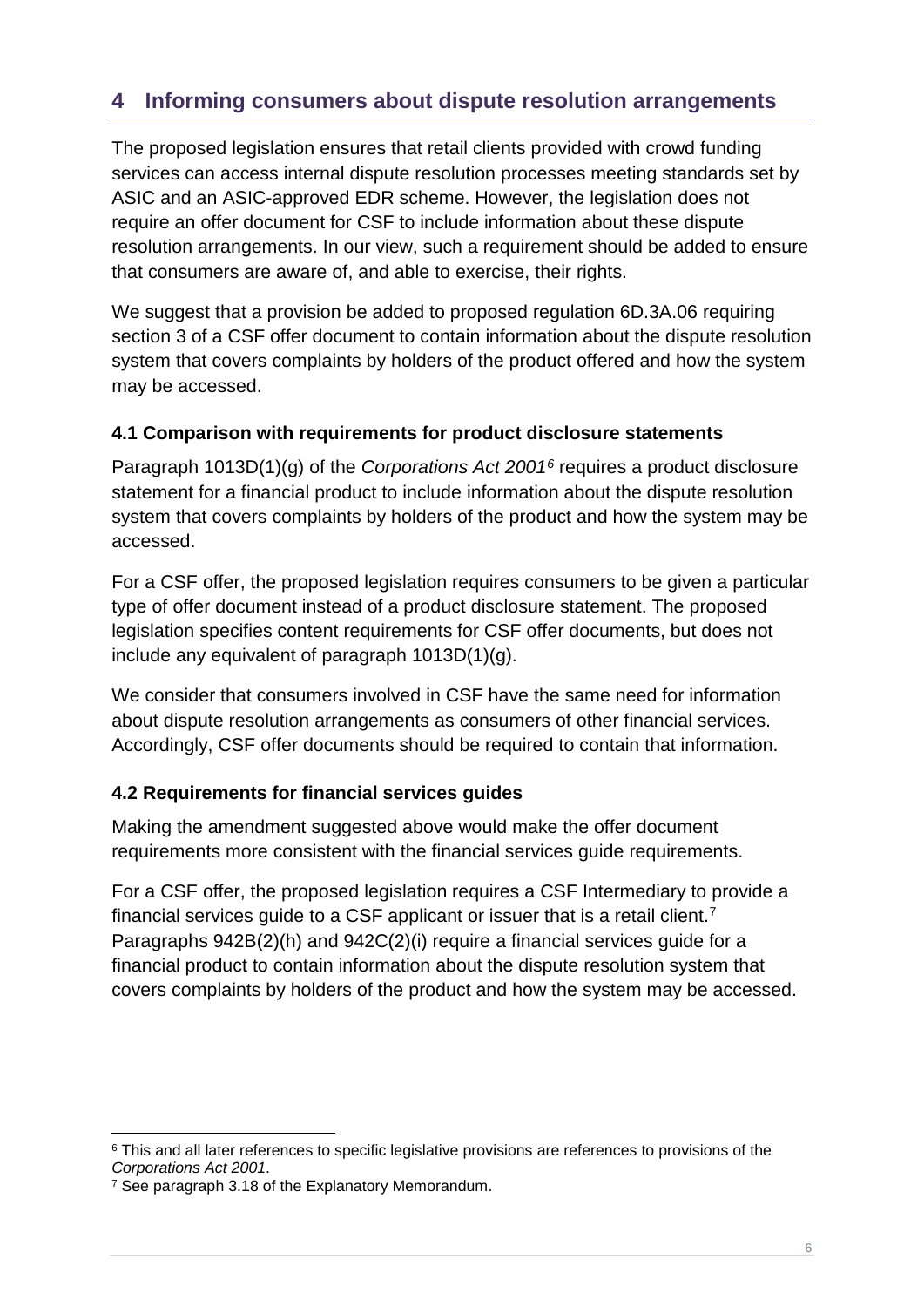<span id="page-6-0"></span>FOS was formed in 2008 from the merger of three predecessor schemes organised largely along industry sector lines. The original participants were:

- the Banking and Financial Services Ombudsman
- the Financial Industry Complaints Service, and
- the Insurance Ombudsman Service.

On 1 January 2009, two other schemes joined FOS, namely:

- the Credit Union Dispute Resolution Centre, and
- Insurance Brokers Disputes Ltd.

FOS is an ASIC-approved independent EDR scheme that covers disputes across the financial sector. Our service is free to consumers and is funded through a combination of levies and case fees paid by our members, which are financial services providers.

Our operations are governed by our Terms of Reference that form a contract with our members. The Terms of Reference are available on our website.

FOS and its predecessor schemes have over 20 years' experience in providing dispute resolution services in the financial services sector. FOS provides services to resolve disputes between member financial services providers and consumers, including certain small businesses, about financial services such as:

- banking
- credit
- loans
- general insurance
- life insurance
- financial planning
- investments
- stock broking
- managed funds, and
- pooled superannuation trusts.

As well as its functions in relation to dispute resolution, FOS has responsibilities to identify and resolve systemic issues and obligations to make certain reports to ASIC. FOS also provides code monitoring, administration and secretariat services to four Code Compliance Committees who monitor financial services providers' compliance with industry codes of practice.

FOS is governed by a board with an independent chair and: